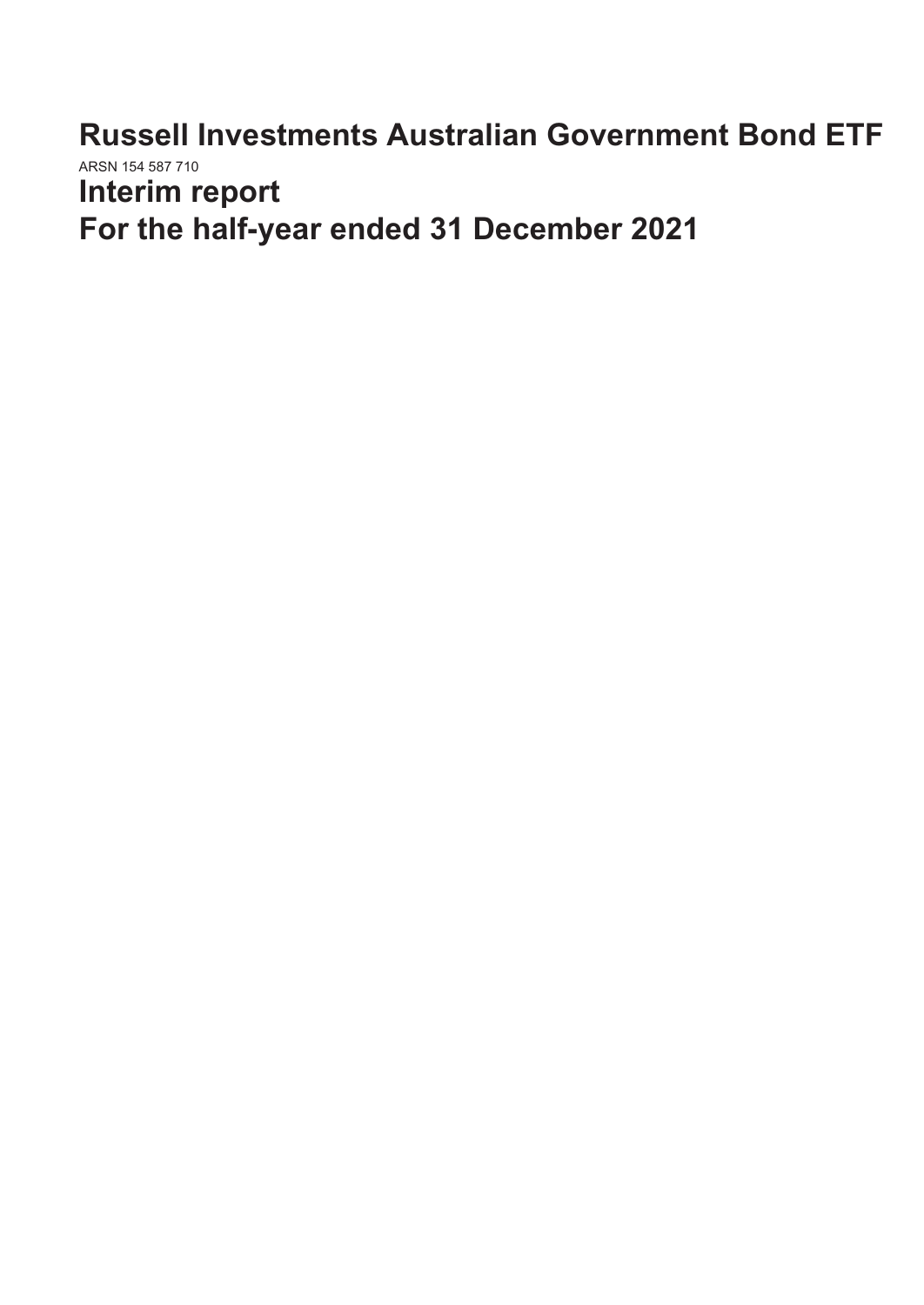# **Russell Investments Australian Government Bond ETF**

# ARSN 154 587 710 **Interim report For the half-year ended 31 December 2021**

# **Contents**

|                                                                                                    | r aye          |
|----------------------------------------------------------------------------------------------------|----------------|
| Directors' report                                                                                  | 2              |
| Auditor's independence declaration                                                                 | $\overline{4}$ |
| Statement of comprehensive income                                                                  | 5              |
| Statement of financial position                                                                    | 6              |
| Statement of changes in equity                                                                     |                |
| Statement of cash flows                                                                            | 8              |
| Notes to the financial statements                                                                  | 9              |
| Directors' declaration                                                                             | 13             |
| Independent review report to the unitholders of Russell Investments Australian Government Bond ETF | 14             |
|                                                                                                    |                |

Page

This interim report does not include all the notes of the type normally included in an annual financial report. Accordingly, this report is to be read in conjunction with the annual report for the year ended 30 June 2021 and any public announcements made in respect of Russell Investments Australian Government Bond ETF during the interim reporting period in accordance with the continuous disclosure requirements of the *Corporations Act 2001.*

This interim report covers Russell Investments Australian Government Bond ETF as an individual entity.

The responsible entity of the Russell Investments Australian Government Bond ETF is Russell Investment Management Ltd (ABN 53 068 338 974) (AFSL 247185). The responsible entity's registered office is: Level 28, 85 Castlereagh Street, Sydney, NSW 2000.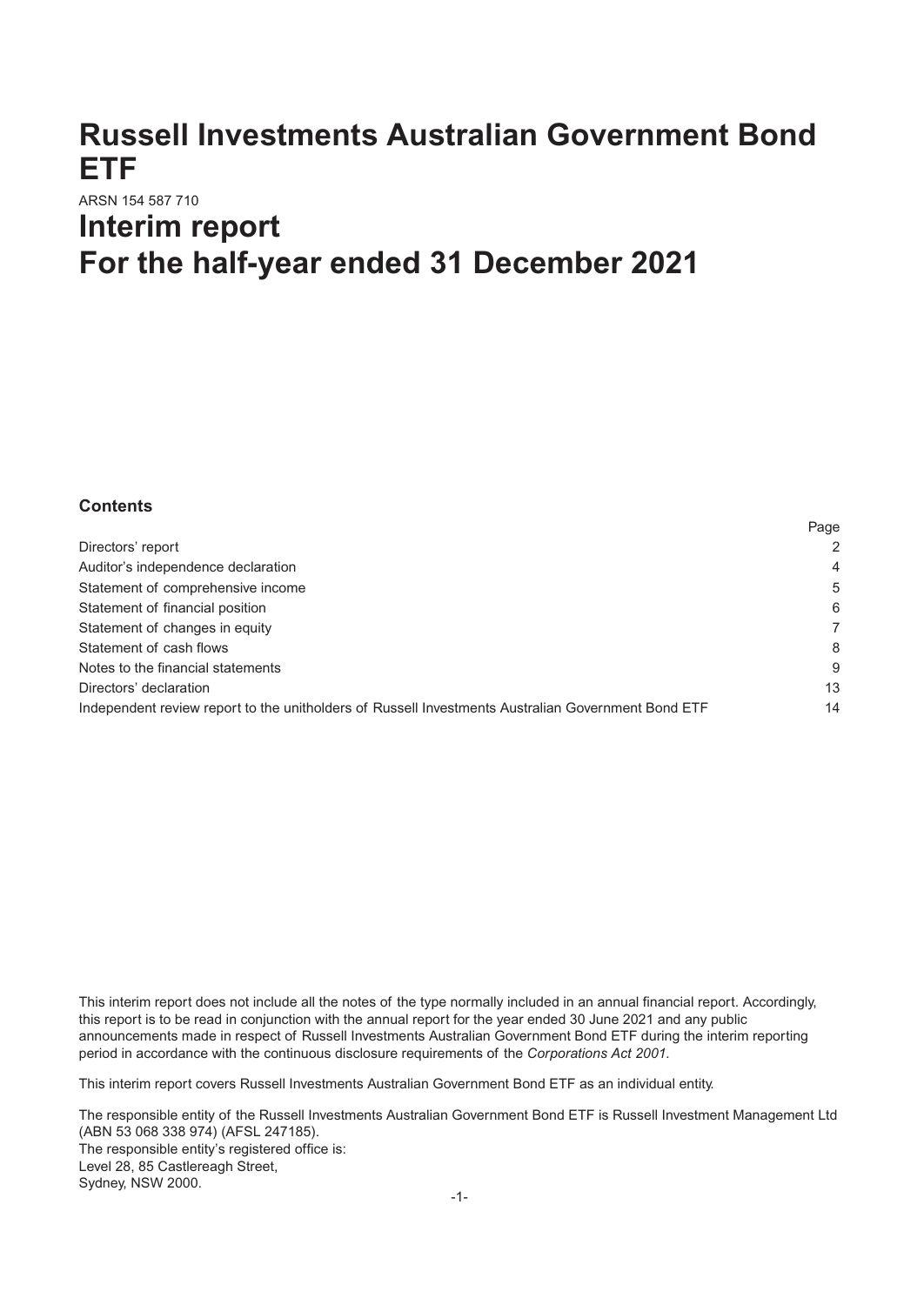## <span id="page-2-0"></span>**Directors' report**

The directors of Russell Investment Management Ltd (ABN 53 068 338 974 AFSL No. 247185), the responsible entity of Russell Investments Australian Government Bond ETF (the "Fund"), present their report together with the financial statements of the Fund, for the half-year ended 31 December 2021.

#### **Directors**

The following persons held office as directors of Russell Investment Management Ltd during the half-year or since the end of the half-year and up to the date of this report:

Peter Gunning Jodie Hampshire Symon Parish Bronwyn Yates

#### **Review and results of operations**

The directors and management continue to assess the potential financial and other impacts to the Fund of the actions taken to address the coronavirus (COVID-19) outbreak. The current high-level of uncertainty regarding severity and length of the outbreak and the depth and duration of the associated effects on economic and business activity and on investment markets has impacted investment outcomes and increased volatility in investment performance during the half-year.

There have been no other significant changes to the Fund's operations since the previous financial year. During the half-year, the Fund continued to invest in accordance with its investment objective and investment strategy as set out in the governing documents of the Fund and the provisions of the Fund's constitution.

#### *Results*

The performance of the Fund, as represented by the results of its operations, was as follows:

|                                        | Half-year ended     |                     |
|----------------------------------------|---------------------|---------------------|
|                                        | 31 December<br>2021 | 31 December<br>2020 |
| Operating profit/(loss) (\$'000)       | (657)               | 374                 |
| <b>Distributions</b>                   |                     |                     |
| Distribution paid and payable (\$'000) | 384                 | 536                 |
| Distribution (Cents per unit - CPU)    | 10.88               | 14.61               |

The movement in the assets and liabilities in the statement of financial position corresponds with the units issued and redeemed during the half-year as reflected in note 4 and the performance of the Fund during the half-year.

#### **Matters subsequent to the end of the half-year**

Current geopolitical events have caused market disruptions on a global basis and uncertainties remain as to their implications. These types of disruptions can adversely affect assets of the Fund and thus performance of the Fund. Management are continually monitoring the situation and will assess its impact on the Fund.

No other matter or circumstance has arisen since 31 December 2021 that has significantly affected, or may significantly affect:

- (i) the operations of the Fund in future financial periods, or
- (ii) the results of those operations in future financial periods, or
- (iii) the state of affairs of the Fund in future financial periods.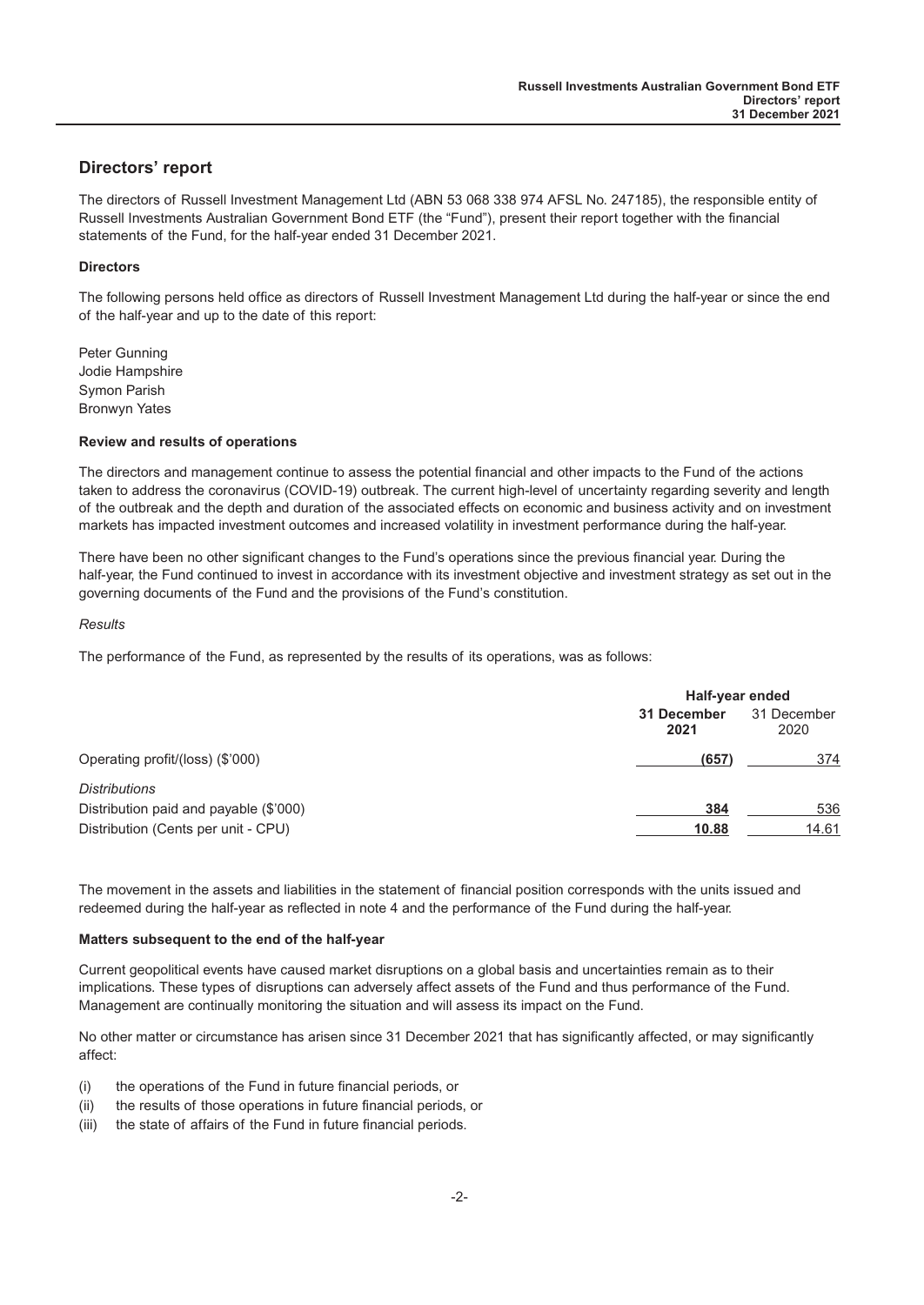# **Directors' report (continued)**

#### **Rounding of amounts to the nearest thousand dollars**

Amounts in the Directors' report have been rounded to the nearest thousand dollars in accordance with *Australian Securities & Investments Commission ("ASIC") Corporations (Rounding in Financial/Directors' Reports) Instrument 2016/191*, unless otherwise indicated.

#### **Auditor's independence declaration**

A copy of the Auditor's independence declaration as required under section 307C of the *Corporations Act 2001* is set out on page 4.

This report is made in accordance with a resolution of the directors.

 $-\nu$ 

Sydney 9 March 2022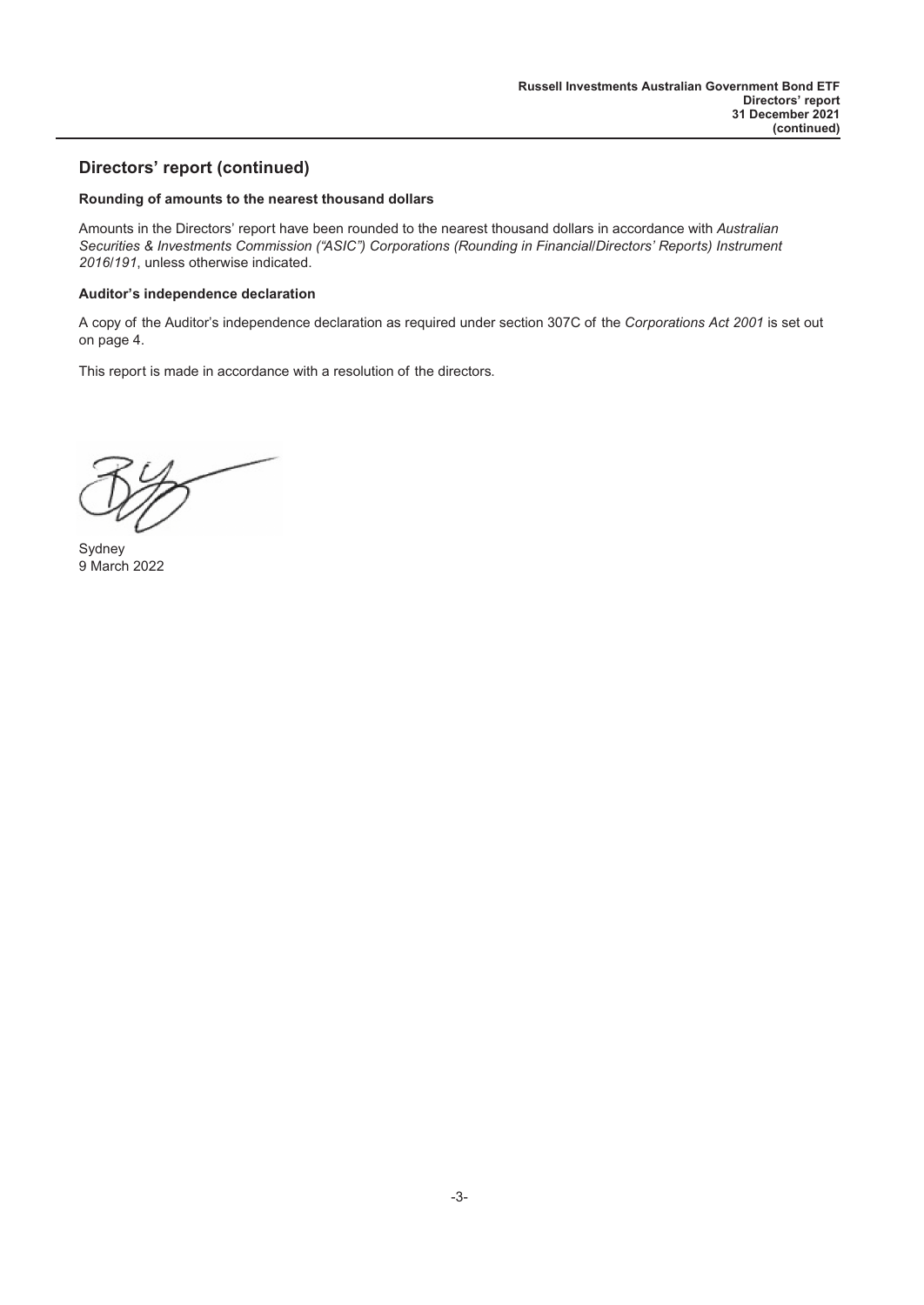

# Auditor's Independence Declaration

As lead auditor for the review of Russell Investments Australian Government Bond ETF for the halfyear ended 31 December 2021, I declare that to the best of my knowledge and belief, there have been:

- (a) no contraventions of the auditor independence requirements of the *Corporations Act 2001* in relation to the review; and
- (b) no contraventions of any applicable code of professional conduct in relation to the review.

Simon Cuthbert Sydney and Sydney Sydney Sydney Sydney Sydney Sydney Sydney Sydney Sydney Sydney Sydney Sydney Partner PricewaterhouseCoopers

9 March 2022

PricewaterhouseCoopers, ABN 52 780 433 757

One International Towers Sydney, Watermans Quay, Barangaroo, GPO BOX 2650, SYDNEY NSW 2001 T: +61 2 8266 0000, F: +61 2 8266 9999, www.pwc.com.au

Level 11, 1PSQ, 169 Macquarie Street, Parramatta NSW 2150, PO Box 1155 Parramatta NSW 2124 T: +61 2 9659 2476, F: +61 2 8266 9999, www.pwc.com.au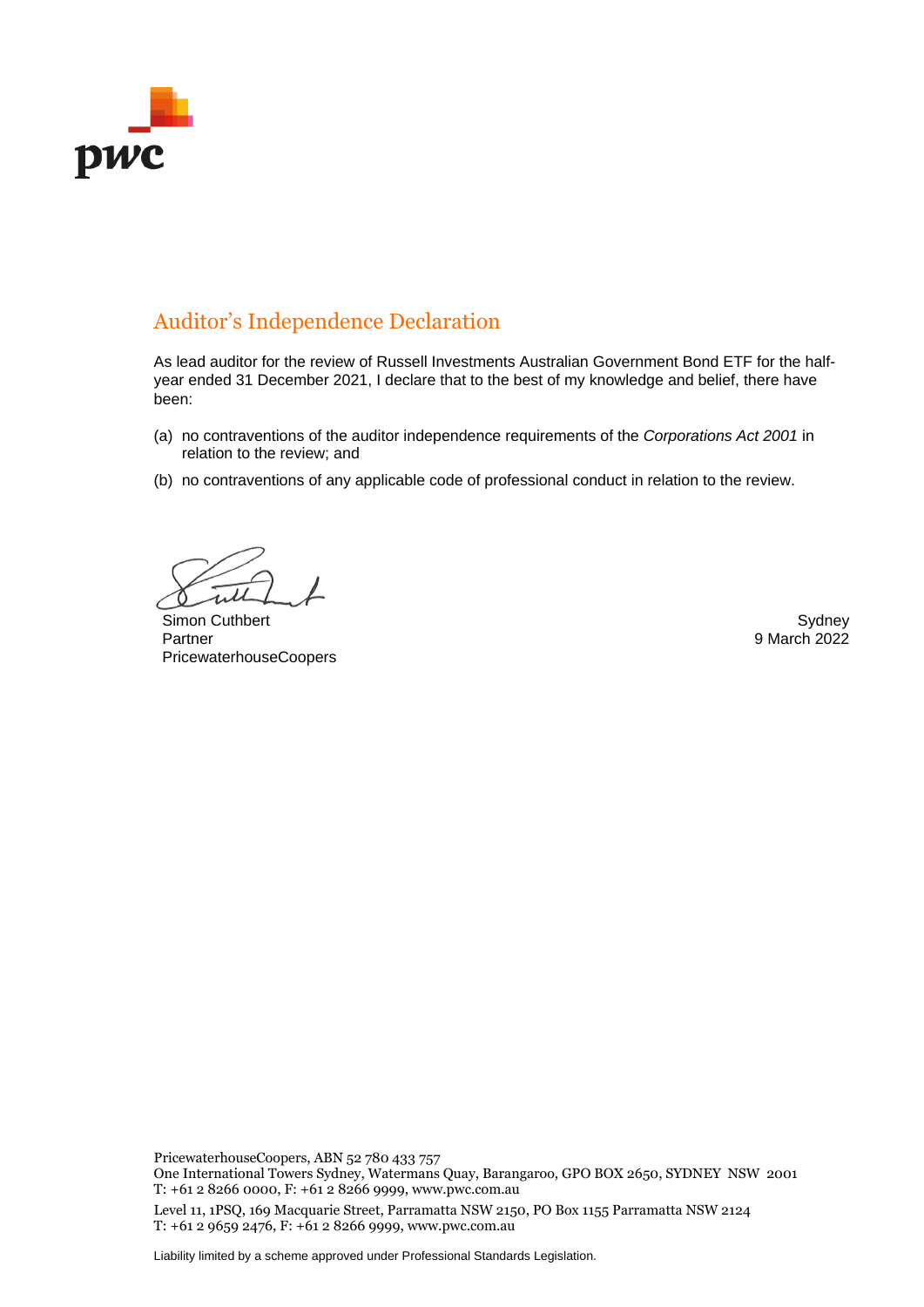# <span id="page-5-0"></span>**Statement of comprehensive income**

|                                                                                  |   | Half-year ended     |                     |
|----------------------------------------------------------------------------------|---|---------------------|---------------------|
|                                                                                  |   | 31 December<br>2021 | 31 December<br>2020 |
|                                                                                  |   | \$'000              | \$'000              |
| Investment income                                                                |   |                     |                     |
| Interest income from financial assets at fair value through profit or loss       |   | 890                 | 1,011               |
| Net gains/(losses) on financial instruments at fair value through profit or loss |   | (1, 451)            | (535)               |
| Other income                                                                     |   |                     |                     |
| Total investment income/(loss)                                                   |   | (558)               | 476                 |
| <b>Operating expenses</b>                                                        |   |                     |                     |
| Management costs                                                                 | 6 | 99                  | 102                 |
| <b>Total operating expenses</b>                                                  |   | 99                  | 102                 |
| Profit/(loss) for the half-year                                                  |   | (657)               | 374                 |
| Other comprehensive income                                                       |   |                     |                     |
| Total comprehensive income for the half-year                                     |   | (657)               | 374                 |

*The above statement of comprehensive income should be read in conjunction with the accompanying notes.*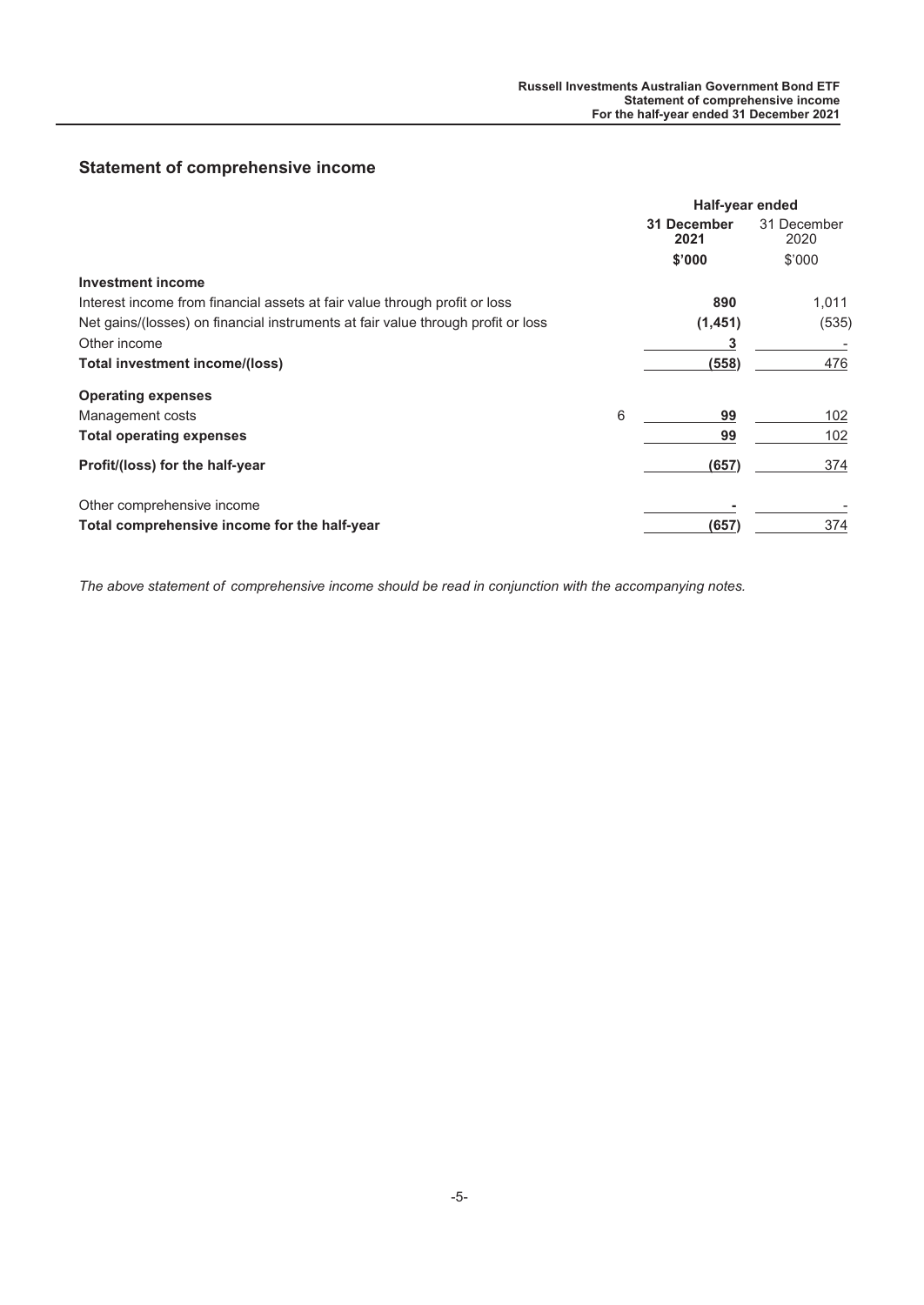# <span id="page-6-0"></span>**Statement of financial position**

|                                                       | As at        |                     |                 |
|-------------------------------------------------------|--------------|---------------------|-----------------|
|                                                       |              | 31 December<br>2021 | 30 June<br>2021 |
|                                                       | <b>Notes</b> | \$'000              | \$'000          |
| <b>Assets</b>                                         |              |                     |                 |
| Cash and cash equivalents                             |              | 601                 | 143             |
| <b>Receivables</b>                                    |              | 173                 | 247             |
| Financial assets at fair value through profit or loss | 3            | 77,124              | 89,503          |
| <b>Total assets</b>                                   |              | 77,898              | 89,893          |
| <b>Liabilities</b>                                    |              |                     |                 |
| Payables                                              |              | 74                  | 77              |
| Distribution payable                                  | 5            | 264                 | 1,849           |
| Due to brokers - unsettled purchases                  |              | 563                 |                 |
| <b>Total liabilities</b>                              |              | 901                 | 1,926           |
| Net assets attributable to unitholders - equity       | 4            | 76,997              | 87,967          |

*The above statement of financial position should be read in conjunction with the accompanying notes.*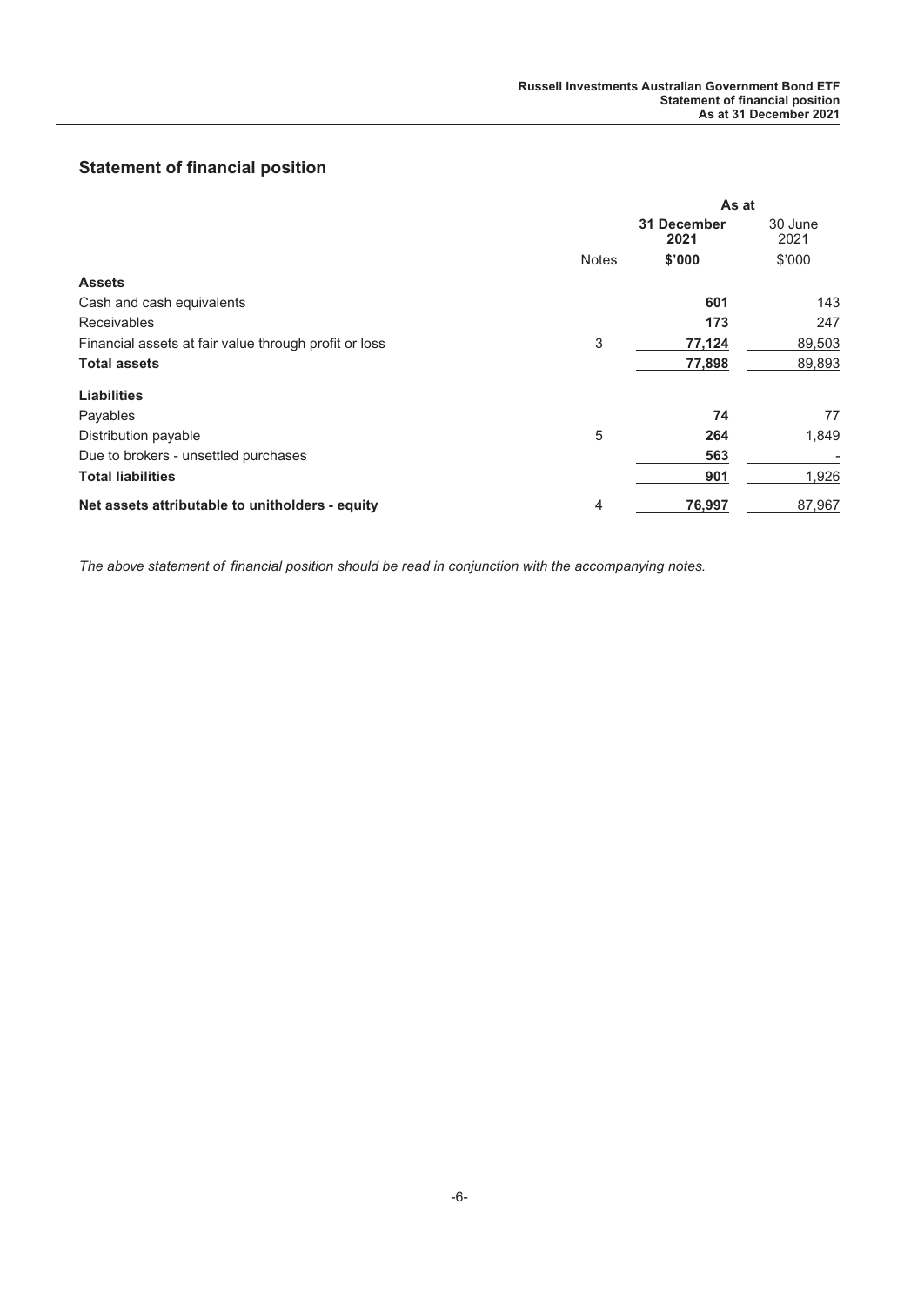# <span id="page-7-0"></span>**Statement of changes in equity**

|                                                          | <b>Half-year ended</b> |                     |                     |
|----------------------------------------------------------|------------------------|---------------------|---------------------|
|                                                          |                        | 31 December<br>2021 | 31 December<br>2020 |
|                                                          | <b>Notes</b>           | \$'000              | \$'000              |
| Total equity at the beginning of the financial half-year |                        | 87,967              | 82,583              |
| Comprehensive income for the half-year                   |                        |                     |                     |
| Profit/(loss) for the half-year                          |                        | (657)               | 374                 |
| Other comprehensive income                               |                        |                     |                     |
| Total comprehensive income for the half-year             |                        | (657)               | 374                 |
| <b>Transactions with unitholders</b>                     | 4                      |                     |                     |
| Applications                                             |                        | 3,048               | 2,300               |
| Redemptions                                              |                        | (13,004)            |                     |
| Reinvestment of distributions                            |                        | 27                  | 32                  |
| Distribution paid and payable                            | 5                      | (384)               | (536)               |
| <b>Total transactions with unitholders</b>               |                        | (10, 313)           | 1,796               |
| Total equity at the end of the financial half-year       |                        | 76,997              | 84,753              |

*The above statement of changes in equity should be read in conjunction with the accompanying notes.*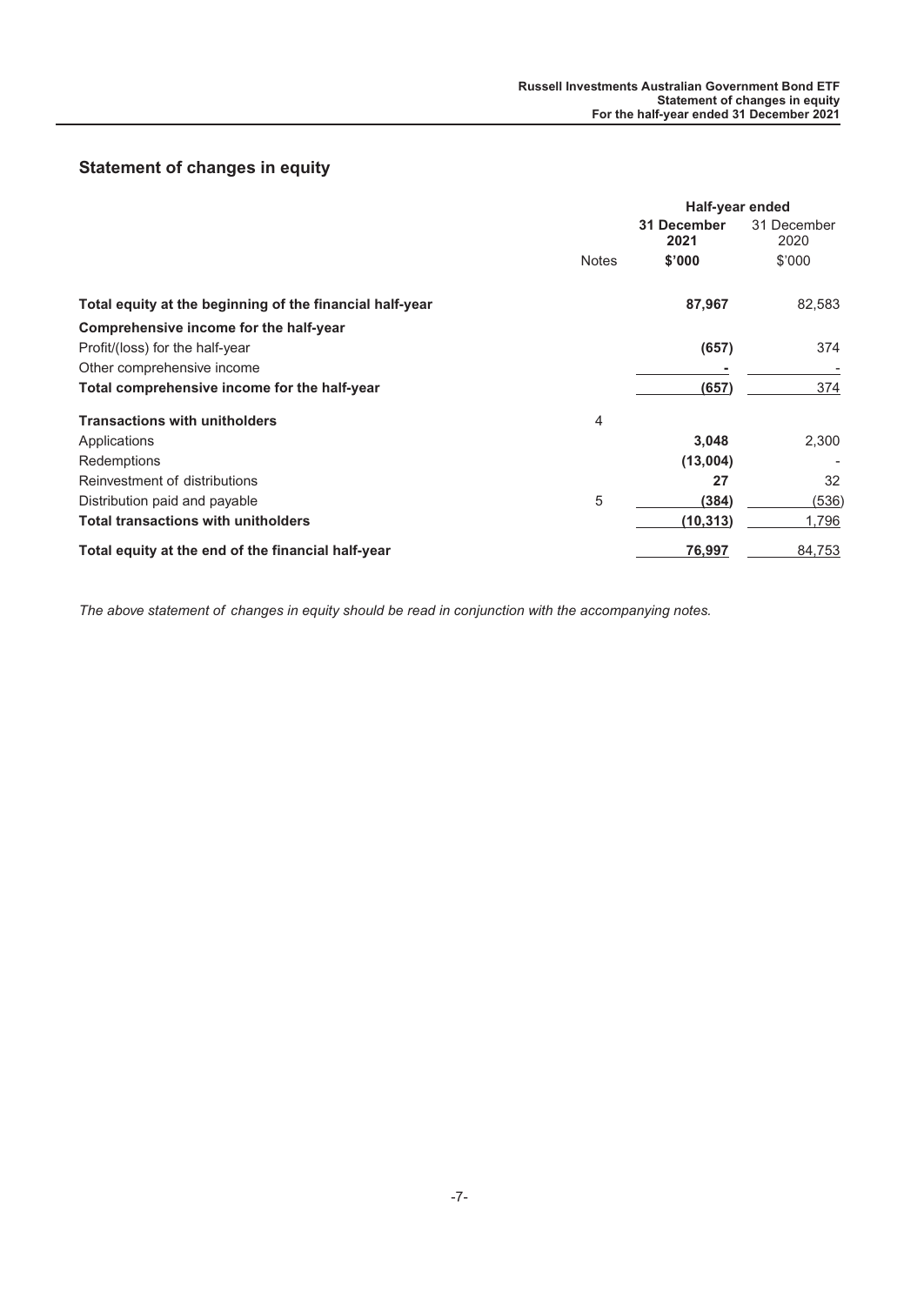# <span id="page-8-0"></span>**Statement of cash flows**

|                                                                                                                                            | Half-year ended     |                     |
|--------------------------------------------------------------------------------------------------------------------------------------------|---------------------|---------------------|
|                                                                                                                                            | 31 December<br>2021 | 31 December<br>2020 |
|                                                                                                                                            | \$'000              | \$'000              |
| Cash flows from operating activities                                                                                                       |                     |                     |
| Proceeds from sale of financial instruments at fair value through profit or loss                                                           | 22,556              | 27,615              |
| Purchase of financial instruments at fair value through profit or loss                                                                     | (10, 939)           | (28, 483)           |
| Interest received                                                                                                                          | 838                 | 940                 |
| Proceeds from receivables                                                                                                                  | 3                   |                     |
| Management costs paid                                                                                                                      | (102)               | (104)               |
| Net cash inflow/(outflow) from operating activities                                                                                        | 12,356              | (32)                |
| <b>Cash flows from financing activities</b>                                                                                                |                     |                     |
| Proceeds from applications by unitholders                                                                                                  | 3,048               | 2,300               |
| Payments for redemptions by unitholders                                                                                                    | (13,004)            |                     |
| Distribution paid                                                                                                                          | (1, 942)            | (2, 284)            |
| Net cash inflow/(outflow) from financing activities                                                                                        | (11, 898)           | 16                  |
| Net increase/(decrease) in cash and cash equivalents                                                                                       | 458                 | (16)                |
| Cash and cash equivalents at the beginning of the half-year                                                                                | 143                 | 84                  |
| Cash and cash equivalents at the end of the half-year                                                                                      | 601                 | 68                  |
| Non-cash financing activities                                                                                                              |                     |                     |
| During the half-year, the following distribution payments were satisfied by the issue<br>of units under the distribution reinvestment plan | 27                  | 32                  |

*The above statement of cash flows should be read in conjunction with the accompanying notes.*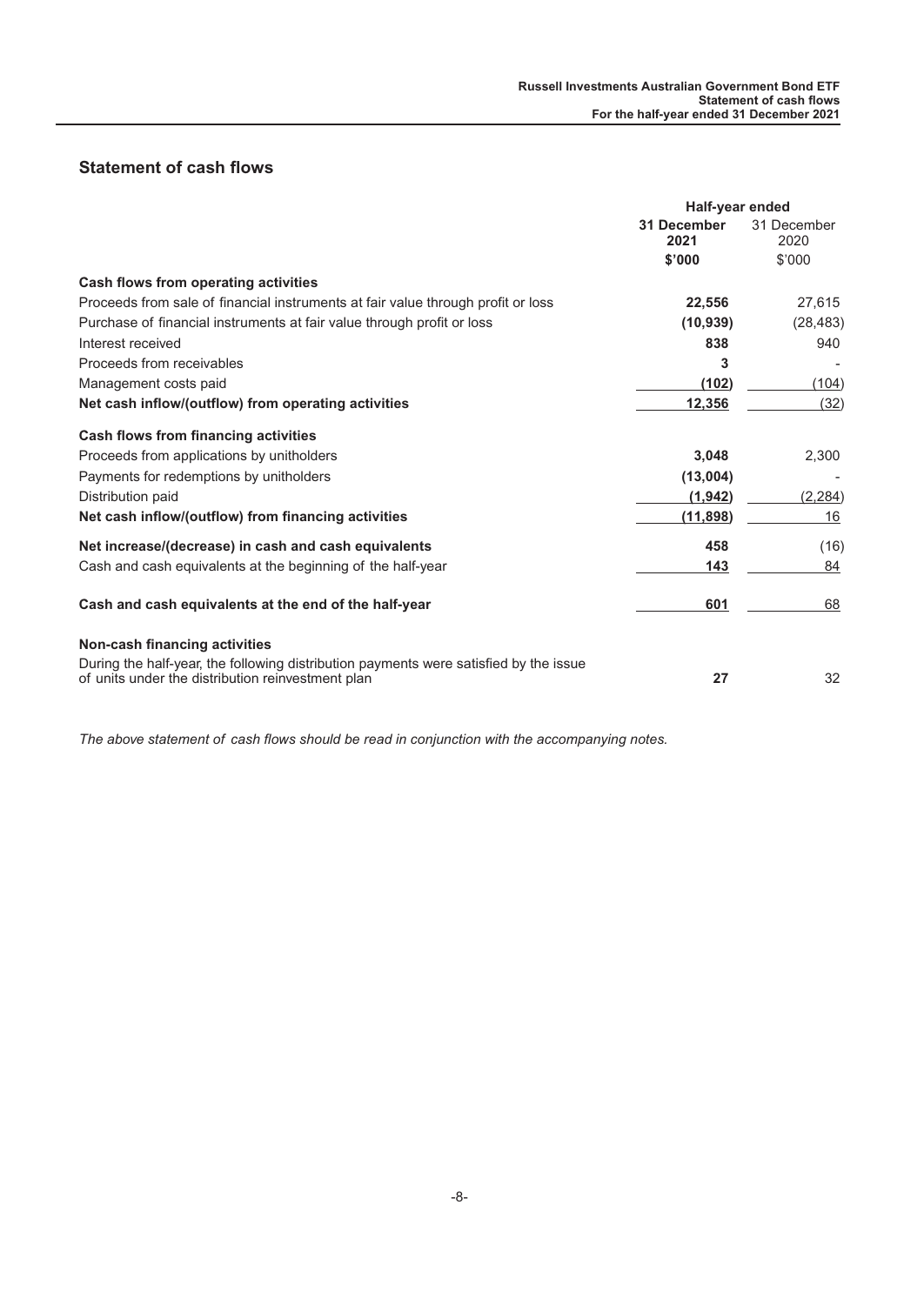#### <span id="page-9-0"></span>**1 Basis of preparation of interim report**

This interim report for the half-year ended 31 December 2021 has been prepared in accordance with the *Corporations Act 2001* and Australian Accounting Standard AASB 134 *Interim Financial Reporting*.

These interim financial statements do not include all the notes of the type normally included in an annual financial report. Accordingly, these interim financial statements are to be read in conjunction with the annual financial report for the year ended 30 June 2021 and any public announcements made in respect of Russell Investments Australian Government Bond ETF during the interim reporting period.

The Fund is organised into one main segment which operates solely in the business of investment management within Australia. The Fund operates in Australia and holds investments in Australia.

The principal accounting policies adopted are consistent with those of the previous financial year and the corresponding interim reporting period, unless otherwise stated.

#### **(a) New accounting standards and interpretations**

There are no standards, interpretations or amendments to existing standards that are effective for the first time for the financial year beginning 1 July 2021 that have a material impact on the amounts recognised in the prior periods or will affect the current or future periods.

#### **(b) Comparative revisions**

Comparative information has been revised where appropriate to enhance comparability. Where necessary, comparative figures have been adjusted to conform with changes in presentation in the current half-year.

#### **2 Fair value measurement**

The Fund measures and recognises the following assets at fair value on a recurring basis:

• Financial assets at fair value through profit or loss (FVTPL) (see note 3)

The Fund has no assets or liabilities measured at fair value on a non-recurring basis in the current reporting period.

*AASB 13 Fair Value Measurement* requires disclosure of fair value measurements by level of the following fair value hierarchy:

- (a) quoted prices (unadjusted) in active markets for identical assets or liabilities (level 1);
- (b) inputs other than quoted prices included within level 1 that are observable for the asset or liability, either directly or indirectly (level 2); or
- (c) inputs for the asset or liability that are not based on observable market data (unobservable inputs) (level 3).

#### *(i) Fair value in an active market (level 1)*

The Fund values its investments in accordance with the accounting policies set out in notes to the financial statements as at 30 June 2021. For the majority of its investments, the Fund relies on information provided by independent pricing services for the valuation of its investments.

The quoted market prices used for both financial assets and financial liabilities were last traded prices.

*(ii) Valuation techniques used to derive level 2 and level 3 fair value*

The fair value of financial assets and liabilities that are not traded in an active market are determined by using quoted market prices, dealer quotes and/or valuation techniques.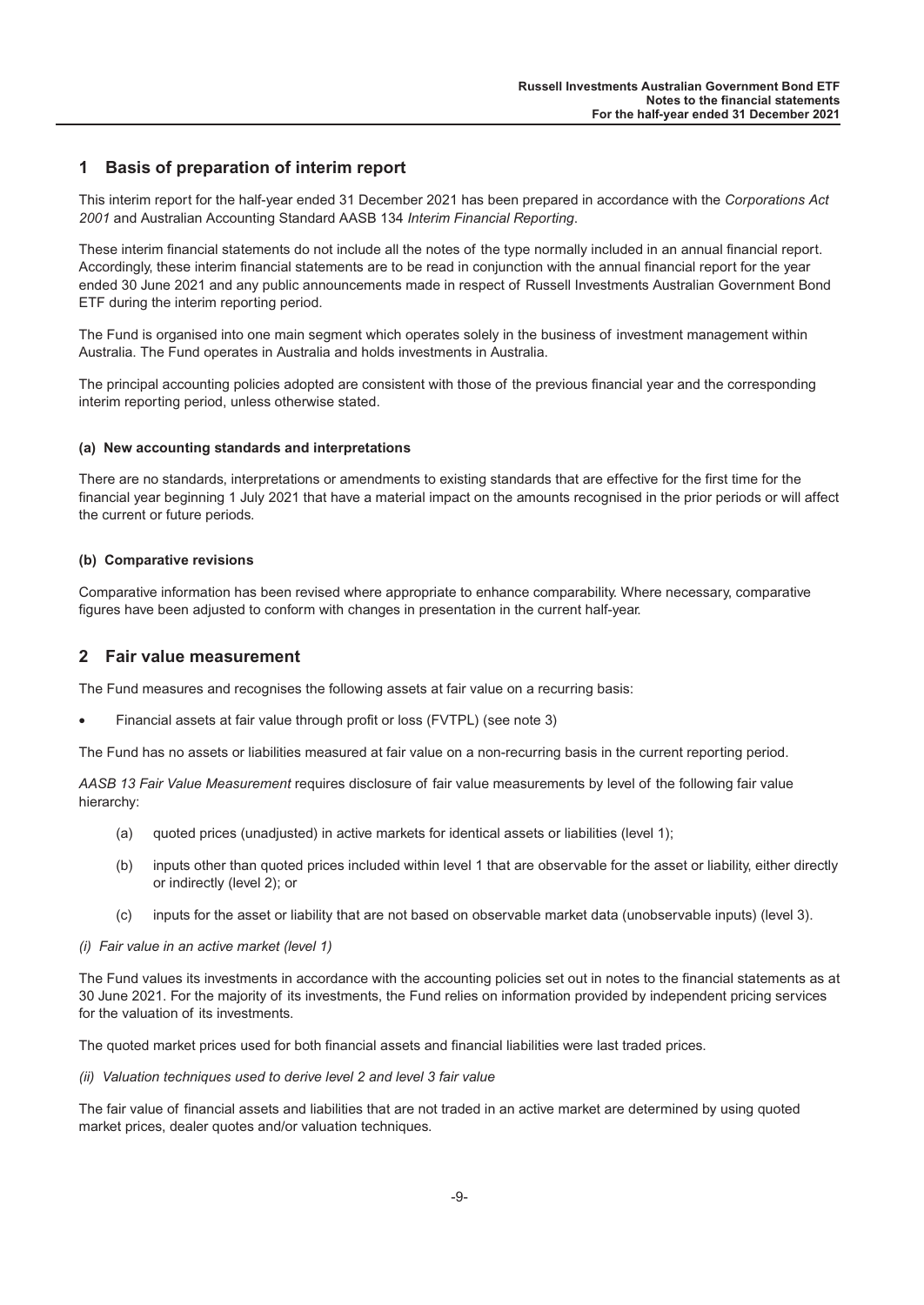## **2 Fair value measurement (continued)**

#### *Recognised fair value measurements*

The following table presents the Fund's assets and liabilities measured and recognised at fair value through profit or loss across the fair value hierarchy.

| As at 31 December 2021                                 | Level 1<br>\$'000 | Level <sub>2</sub><br>\$'000 | Level 3<br>\$'000 | <b>Total</b><br>\$'000 |
|--------------------------------------------------------|-------------------|------------------------------|-------------------|------------------------|
| <b>Financial assets</b>                                |                   |                              |                   |                        |
| Financial assets at fair value through profit or loss: |                   |                              |                   |                        |
| Debt securities                                        |                   | 77,124                       |                   | 77,124                 |
| <b>Total</b>                                           |                   | 77,124                       |                   | 77,124                 |
|                                                        | Level 1           | Level 2                      | Level 3           | Total                  |
| As at 30 June 2021                                     | \$'000            | \$'000                       | \$'000            | \$'000                 |
| <b>Financial assets</b>                                |                   |                              |                   |                        |
| Financial assets at fair value through profit or loss: |                   |                              |                   |                        |
| Debt securities                                        |                   | 89,503                       |                   | 89,503                 |
| Total                                                  |                   | 89,503                       |                   | 89,503                 |

The Fund's policy is to recognise transfers into and transfers out of fair value hierarchy levels as at the end of the reporting period.

#### *(i) Transfers between levels*

There were no transfers between levels for the half-year ended 31 December 2021. There were also no changes made to any of the valuation techniques applied as of 30 June 2021.

#### *(ii) Fair value measurements using significant unobservable inputs (level 3)*

The Fund did not hold any financial instruments with fair value measurements using significant unobservable inputs during the half-year ended 31 December 2021.

*(iii) Valuation processes*

Portfolio reviews are undertaken regularly by management to identify securities that potentially may not be actively traded or have stale security pricing. This process identifies securities which could be regarded as being level 2 or level 3 securities.

Further analysis, should it be required, is undertaken to determine the accounting significance of the identification. For certain security types, in selecting the most appropriate valuation model, management performs back testing and considers actual market transactions. Changes in allocation to or from level 3 are analysed at the end of each reporting period.

#### *(iv) Fair values of other financial instruments*

The Fund has assets and liabilities carried at amortised cost. Due to their short-term nature, their carrying values are a reasonable approximation of fair value.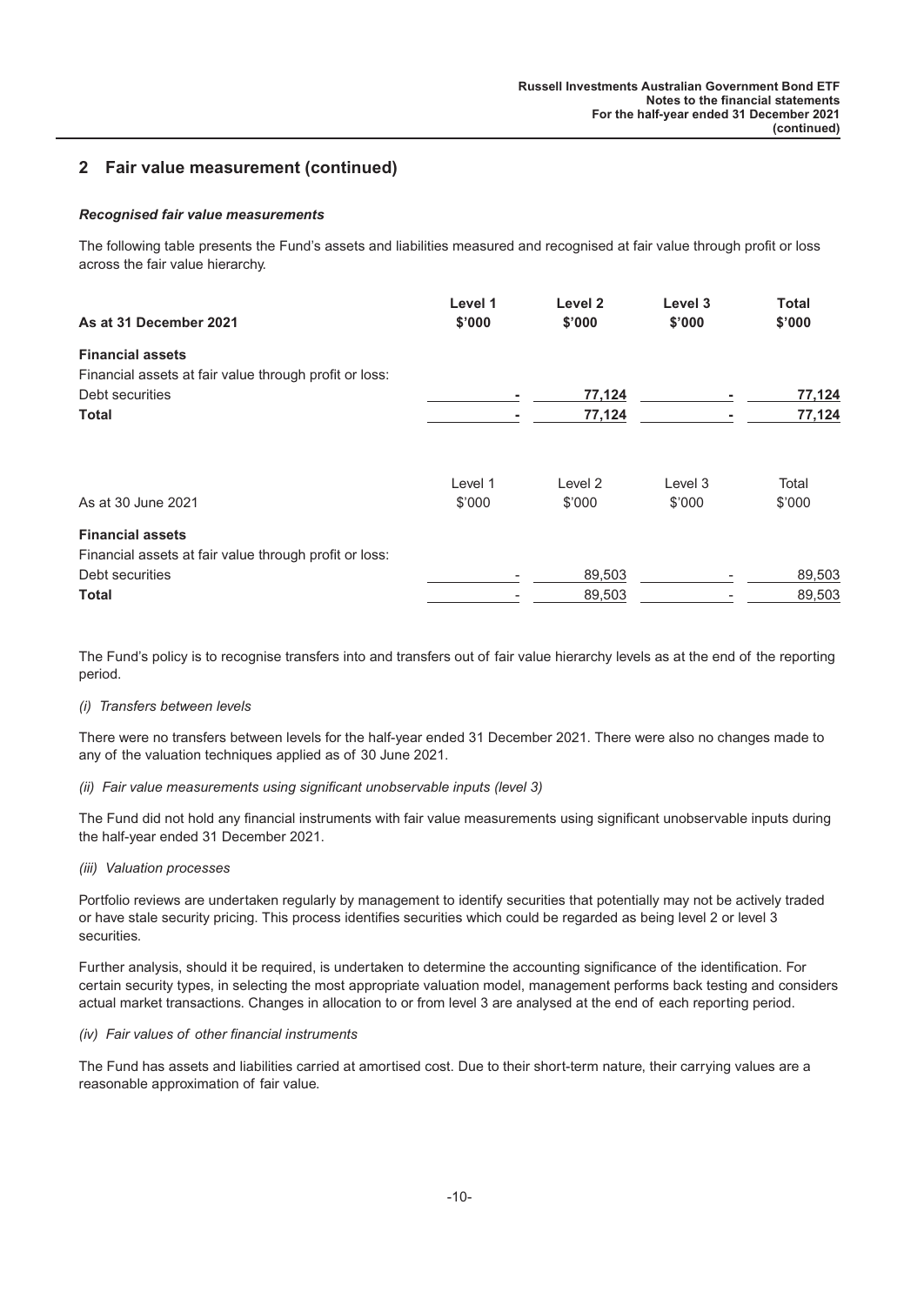## **3 Financial assets at fair value through profit or loss**

|                                                             | As at                       |                      |
|-------------------------------------------------------------|-----------------------------|----------------------|
|                                                             | 31 December<br>2021         | 30 June<br>2021      |
|                                                             | <b>Fair value</b><br>\$'000 | Fair value<br>\$'000 |
| Financial assets at fair value through profit or loss       |                             |                      |
| Debt securities                                             | 77.124                      | 89,503               |
| Total financial assets at fair value through profit or loss | 77.124                      | 89,503               |

#### **4 Net assets attributable to unitholders**

Movements in the number of units and net assets attributable to unitholders during the half-year were as follows:

|                                                 | Half-year ended                |                                |                               |                               |
|-------------------------------------------------|--------------------------------|--------------------------------|-------------------------------|-------------------------------|
|                                                 | 31 December<br>2021<br>No.'000 | 31 December<br>2020<br>No.'000 | 31 December<br>2021<br>\$'000 | 31 December<br>2020<br>\$'000 |
| Opening balance                                 | 4,003                          | 3,582                          | 87,967                        | 82,583                        |
| Applications                                    | 140                            | 100                            | 3.048                         | 2.300                         |
| Redemptions                                     | (580)                          | ۰                              | (13,004)                      | $\overline{\phantom{a}}$      |
| Units issued upon reinvestment of distributions | 1                              |                                | 27                            | 32                            |
| Distribution paid and payable                   | ۰                              | ۰                              | (384)                         | (536)                         |
| Profit/(loss) for the half-year                 |                                |                                | (657)                         | 374                           |
| Closing balance                                 | 3,564                          | 3,683                          | 76,997                        | 84,753                        |

As stipulated within the Fund's constitution, each unit represents a right to an individual share in the Fund and does not extend to a right to the underlying assets of the Fund.

There are no separate classes of units and each unit has the same rights attaching to it as all other units of the Fund.

## **5 Distributions to unitholders**

The distributions for the half-year were as follows:

|                                       |                     | Half-year ended     |                     |                     |
|---------------------------------------|---------------------|---------------------|---------------------|---------------------|
|                                       | 31 December<br>2021 | 31 December<br>2021 | 31 December<br>2020 | 31 December<br>2020 |
|                                       | \$'000              | <b>CPU</b>          | \$'000              | <b>CPU</b>          |
| Interim distributions                 | 384                 | 10.88               | 536                 | 14.61               |
| Total distributions for the half-year | 384                 | 10.88               | 536                 | 14.61               |

At 31 December 2021, the above distributions include a distribution payable amount of \$263,771 (2020: \$251,224).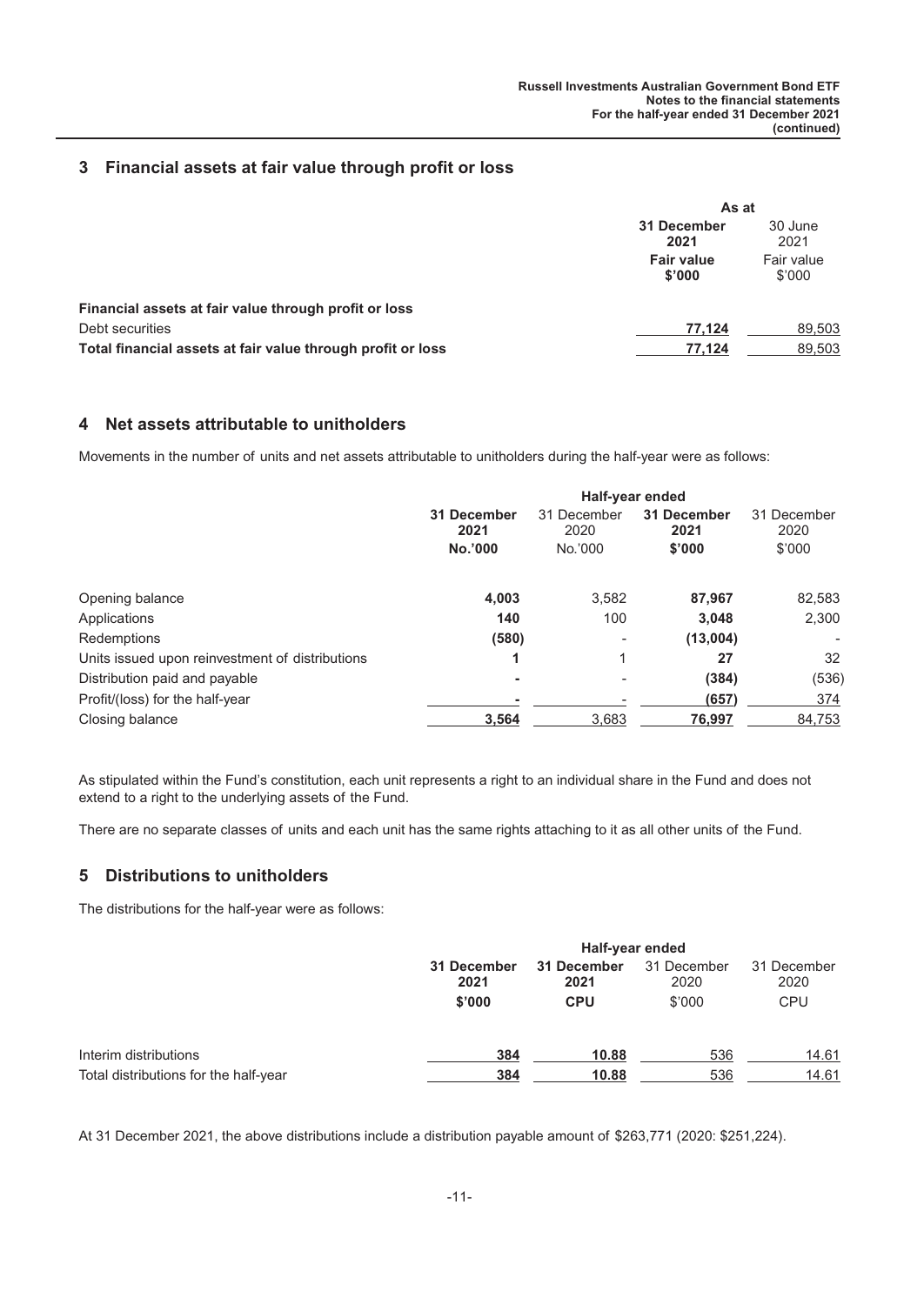#### **6 Responsible entity's/manager's fees and other transactions**

The responsible entity charges management costs at the rate of 0.240% (2020: 0.240%) per annum of daily net asset value of the Fund under the terms of constitution and the product disclosure statement.

Other operating expenses include but are not limit to custody, administration, registry, legal, reporting and audit expense. These expenses are incurred and paid by the responsible entity on behalf of the Fund.

All related party transactions are conducted on normal commercial terms and conditions. The transactions during the half-year and amounts payable at half-year end between the Fund and the responsible entity were as follows:

|                                                                            | 31 December<br>2021 | 31 December<br>2020 |
|----------------------------------------------------------------------------|---------------------|---------------------|
|                                                                            |                     |                     |
| Management costs for the half-year paid by the Fund                        | 98.855              | 101.671             |
| Management costs payable to the manager at the end of the reporting period | 72.112              | 75.095              |

## **7 Events occurring after the reporting period**

Current geopolitical events have caused market disruptions on a global basis and uncertainties remain as to their implications. These types of disruptions can adversely affect assets of the Fund and thus performance of the Fund. Management are continually monitoring the situation and will assess its impact on the Fund.

Other than the above, there are no significant events have occurred since the end of the reporting period which would impact on the financial position of the Fund disclosed in the statement of financial position as at 31 December 2021 or on the results and cash flows of the Fund for the half-year ended on that date.

#### **8 Contingent assets and liabilities and commitments**

There were no outstanding contingent assets, liabilities or commitments as at 31 December 2021 and 30 June 2021.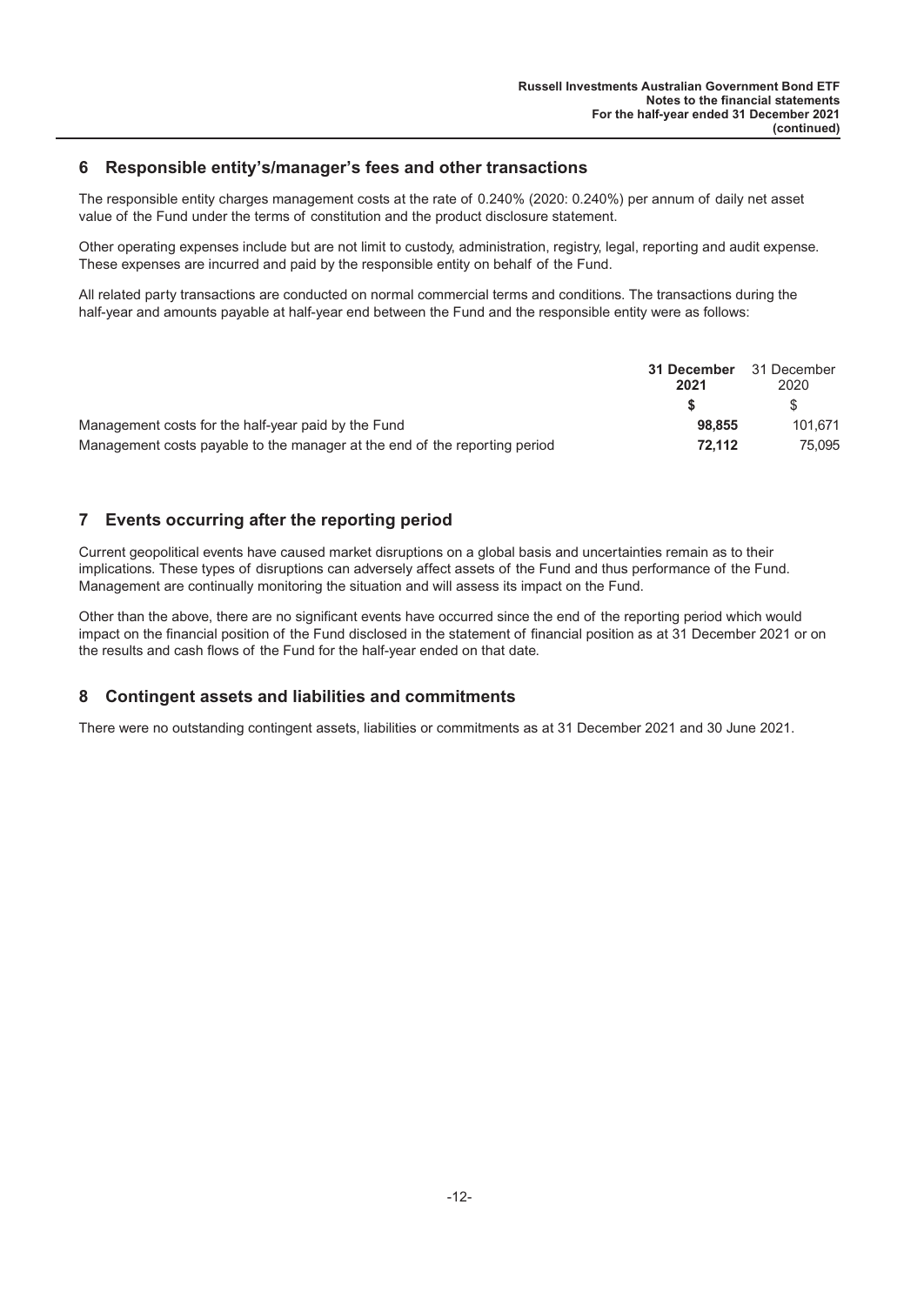## <span id="page-13-0"></span>**Directors' declaration**

In the opinion of the directors of the responsible entity:

- (a) the financial statements and notes set out on pages 5 to 12 are in accordance with the *Corporations Act 2001*, including:
	- (i) complying with Accounting Standards, the *Corporations Regulations 2001* and other mandatory professional reporting requirements, and
	- (ii) giving a true and fair view of the Fund's financial position as at 31 December 2021 and of its performance for the financial half-year ended on that date; and
- (b) there are reasonable grounds to believe that the Fund will be able to pay its debts as and when they become due and payable.

This declaration is made in accordance with a resolution of the directors.

 $\overline{\phantom{a}}$ 

Sydney 9 March 2022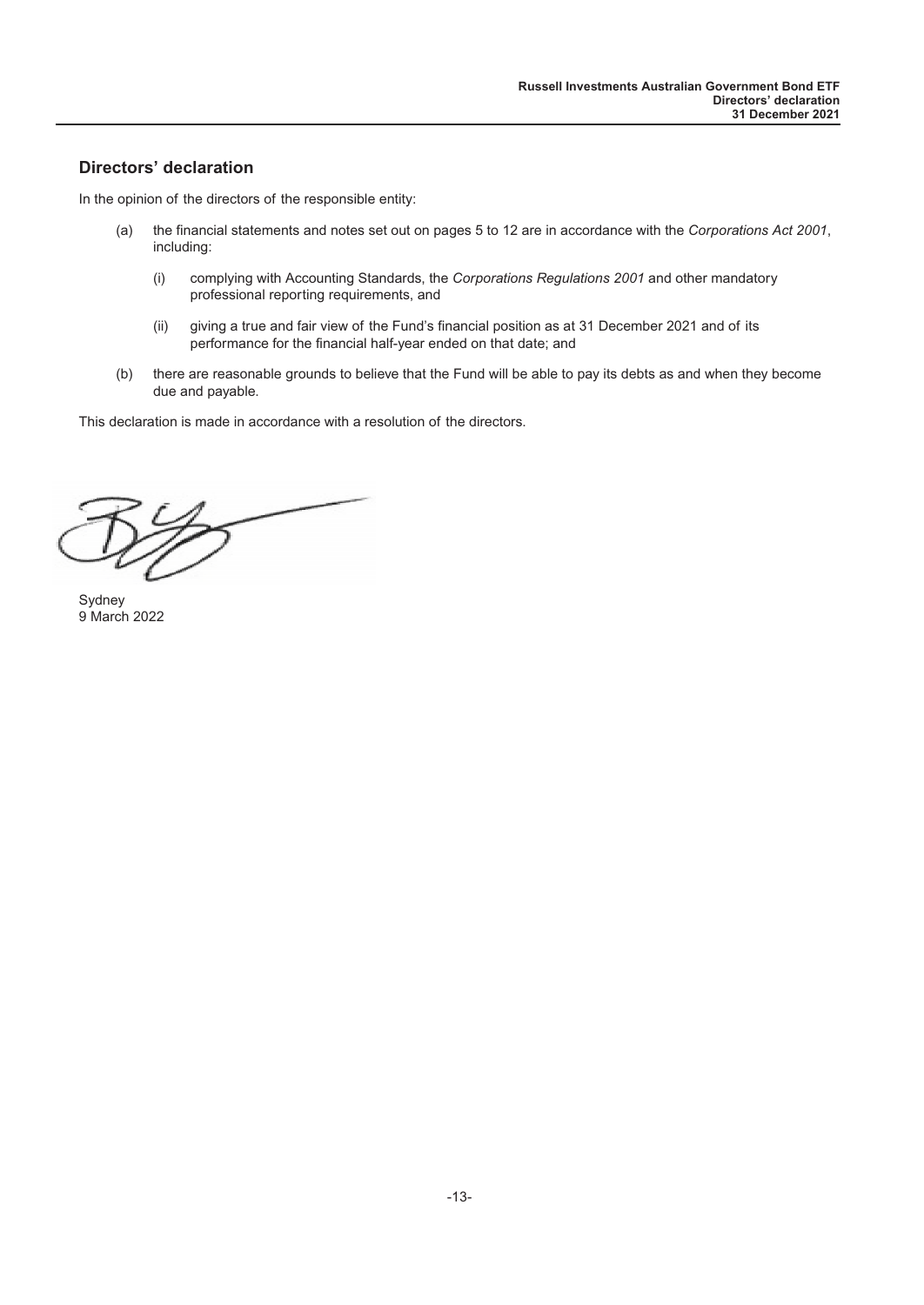

# Independent auditor's review report to the unitholders of Russell Investments Australian Government Bond ETF

# **Report on the half-year financial report**

# **Conclusion**

We have reviewed the half-year financial report of Russell Investments Australian Government Bond ETF (the Registered Scheme) which comprises the statement of financial position as at 31 December 2021, the statement of comprehensive income, statement of changes in equity and statement of cash flows for the half-year ended on that date, selected other explanatory notes and the directors' declaration.

Based on our review, which is not an audit, we have not become aware of any matter that makes us believe that the accompanying half-year financial report of Russell Investments Australian Government Bond ETF does not comply with the *Corporations Act 2001* including:

- 1. giving a true and fair view of the Registered Scheme's financial position as at 31 December 2021 and of its performance for the half-year ended on that date
- 2. complying with Accounting Standard AASB 134 *Interim Financial Reporting* and the *Corporations Regulations 2001*.

#### **Basis for conclusion**

We conducted our review in accordance with ASRE 2410 *Review of a Financial Report Performed by the Independent Auditor of the Entity* (ASRE 2410). Our responsibilities are further described in the *Auditor's responsibilities for the review of the half-year financial report* section of our report.

We are independent of the Registered Scheme in accordance with the auditor independence requirements of the *Corporations Act 2001* and the ethical requirements of the Accounting Professional & Ethical Standards Board's APES 110 *Code of Ethics for Professional Accountants (including Independence Standards)* (the Code) that are relevant to the audit of the annual financial report in Australia. We have also fulfilled our other ethical responsibilities in accordance with the Code.

## **Responsibilities of the directors of the Responsible Entity for the half-year financial report**

The directors of the Responsible Entity are responsible for the preparation of the half-year financial report that gives a true and fair view in accordance with Australian Accounting Standards and the *Corporations Act 2001* and for such internal control as the directors of the Responsible Entity determine is necessary to enable the preparation of the half-year financial report that gives a true and fair view and is free from material misstatement whether due to fraud or error.

#### **Auditor's responsibilities for the review of the half-year financial report**

Our responsibility is to express a conclusion on the half-year financial report based on our review. ASRE 2410 requires us to conclude whether we have become aware of any matter that makes us believe that the half-year financial report is not in accordance with the *Corporations Act 2001* including giving a true

PricewaterhouseCoopers, ABN 52 780 433 757

One International Towers Sydney, Watermans Quay, Barangaroo, GPO BOX 2650, SYDNEY NSW 2001 T: +61 2 8266 0000, F: +61 2 8266 9999

Level 11, 1PSQ, 169 Macquarie Street, Parramatta NSW 2150, PO Box 1155 Parramatta NSW 2124 T: +61 2 9659 2476, F: +61 2 8266 9999

Liability limited by a scheme approved under Professional Standards Legislation.